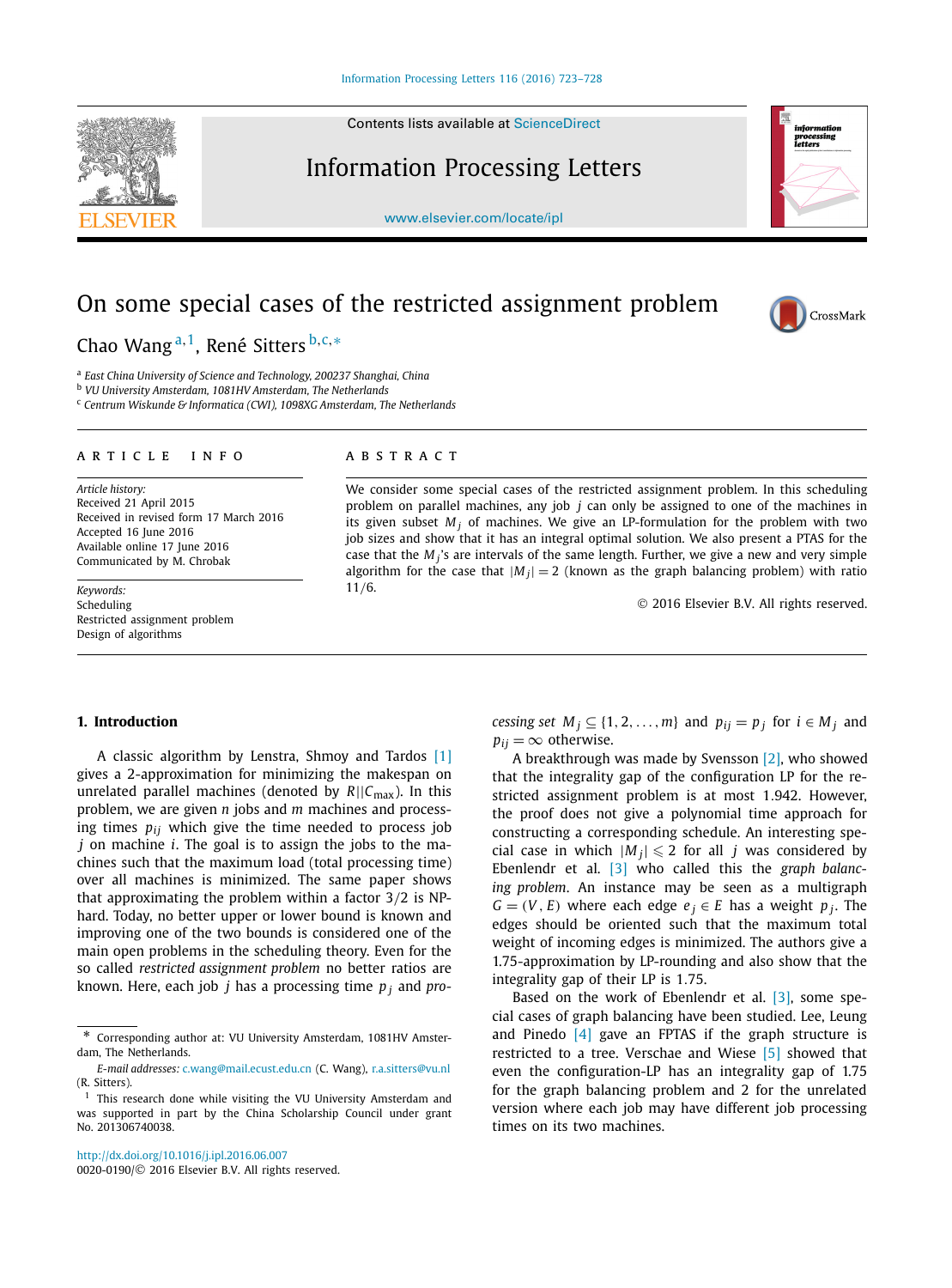<span id="page-1-0"></span>Glass and Kellerer [\[6\]](#page-5-0) explored the restricted assignment problem with only two different processing times: 1 and  $k \leq 2$ , and gave an approximation algorithm with factor  $2 - 1/k$ . In the same paper, they considered the restricted assignment problem with the additional structure that the  $M_i$ 's are nested and gave a  $2 - 1/m$  approximation by list scheduling. For totally ordered sets a 3*/*2-approximation was designed. Huo and Leung [\[7\]](#page-5-0) improved the nested case by giving an algorithm with worst-case bound of 5*/*3, moreover they also studied so called *tree-hierarchical processing sets*. Here, machines are the nodes of a rooted tree and processing sets correspond with a path from some vertex to the root. For the latter problem, they gave a 4*/*3-approximation algorithm. Muratore et al.  $[8]$  improved this nested case by designing a polynomial time approximation scheme (PTAS). Epstein and Levin [\[9\]](#page-5-0) also studied the nested and tree-hierarchical cases, and they designed a PTAS for the two cases respectively.

For two arbitrary job sizes, Kolliopoulos and Moysoglou [\[10\]](#page-5-0) gave a 1*.*883-approximation algorithm for computing the optimal value based on Svensson's [\[2\]](#page-4-0) result. If the jobs can only be assigned on at most two machines, the ratio reduces to 1.652.

# *1.1. Our results*

We give several results for special cases of the restricted assignment problem. First, we briefly discuss the 2-approximation algorithm for *R*||*C*max given by Shmoys and Tardos  $[11]$ . We show that this approach leads to a very simple 1*.*88-approximation algorithm for the graph balancing problem. Although this ratio is worse than the 1.75-approximation given by Ebenlendr et al.  $[3]$ , the algorithm and analysis are very easy, given the framework of [\[11\].](#page-5-0) Further, we study the restricted assignment problem on intervals. Here, the machines can be ordered such that each processing set is a consecutive set of machines.

We show that the special case of two different processing times *s*, *b* can be solved exactly in polynomial time, assuming that  $s \leq b$  and  $b > \text{OPT}/2$ . We obtain this by formulating an exact LP, i.e., with an integrality gap of 1. Interestingly, our LP is stronger than the configuration LP which has an integrality gap of at least 3*/*2 in this case.

As mentioned above, the interval case has been wellstudied and several polynomial time approximation schemes are known. We extend these results by giving a PTAS for the problem of equal length intervals and by simplifying the analysis of known approximation schemes by using the framework of [\[11\].](#page-5-0)

# **2. Preliminaries**

The 2-approximation algorithm for *R*||*C*max by Lenstra, Shmoys, and Tardos [\[1\]](#page-4-0) is well-known. A slightly different algorithm and analysis was given a few years later by Shmoys and Tardos  $[11]$ . They introduced a new rounding technique which does not require the fractional solution to be a vertex of the linear programming relaxation. An advantage is that it can therefore be applied to any fractional assignment and for variants of the problem as we shall do in this paper. Below, we give a short explanation of this rounding technique that we will use several times.

The algorithms in [\[1\]](#page-4-0) and [\[11\]](#page-5-0) work as follows. First, a guess *T* for the optimal value is made. The algorithm produces a schedule of length at most 2*T* if indeed  $\text{OPT} \leqslant T$ . Using a binary search on *T*, this will give a 2-approximation algorithm. Denote by  $x_{ij} \geq 0$  the fraction of job *J<sub>i</sub>* assigned to machine  $M_i$ ,  $i \in \{1, ..., m\}$ and  $j \in \{1, \ldots, n\}$ . If there exists a schedule of length at most *T* , then the following LP has a feasible solution.

$$
\sum_{i=1}^{m} x_{ij} = 1
$$
 for all j  
\n
$$
\sum_{j=1}^{n} x_{ij} p_{ij} \le T
$$
 for all i  
\n
$$
x_{ij} = 0
$$
 if  $p_{ij} > T$ , for all i, j  
\nfor all i, j

In  $[1]$ , the authors conclude that any extreme optimal LPsolution has at most *m* fractional jobs and there is a perfect matching of these jobs to machines in the support graph. Hence, this gives a schedule of length at most 2*T* . In [\[11\]](#page-5-0) the approach is as follows. For each machine *i*, define a complete ordering  $\prec_i$  such that *j*  $\prec_i$  *k* if  $p_{ii} \geq p_{ik}$ . Given a feasible fractional solution *x*, let  $y_i = \left[\sum_j x_{ij}\right]$  be the number of jobs (rounded up) assigned to machine *i*. For each machine, order the fractions assigned to it by ≺*<sup>i</sup>* and call this the LP-schedule. Then split this schedule up into slots such that the fractions in each slot (except for the last) add up to exactly 1. Thus, a job fraction may be split and be assigned to two contiguous slots, and there are *yi* slots for machine *i*. Define a bipartite graph  $G = (\{W, V\}, E)$  as follows. For each job *j* there is a vertex  $w_j$  and for each machine *i* there are vertices  $v_1^i, \ldots, v_{y_i}^i$ There is an edge between  $w_j$  and  $v_z^i$  if job *j* is processed (partially) in the *z*-th slot of machine *i*. It follows directly from Hall's theorem that *G* has a matching that contains all vertices *W* , i.e., all jobs.

It is easy to see that this matching yields a 2 approximation for *R*||*C*max. Consider an arbitrary machine *i*. For any slot *z*, let  $p_z^i$  be the maximum processing time *pij* among all jobs *j* scheduled in slot *z* on machine *i*. (In other words, let  $p_z^i = \max\{p_{ij} \mid (w_j, v_z^i) \in E\}$ .) Then, the job matched to  $v_z^i$  has processing time at most  $p_z^i$ . Let  $L_z^i$ be the length of slot *z* on machine *i* in the LP-schedule. Since jobs are ordered by  $\prec_i$ , the job matched to  $v^i_z$  has processing time at most

$$
p_z^i \leqslant L_{z-1}^i \text{ for all } z \geqslant 2. \tag{1}
$$

Hence, the total load of machine *i* in the schedule defined by the matching is at most

$$
p_1^i + \sum_{z=1}^{y_i-1} L_z^i \leqslant p_1^i + \sum_{z=1}^{y_i} L_z^i = p_1^i + \sum_{j=1}^n x_{ij} p_{ij} \leqslant 2T.
$$

# **3. A simple 11***/***6-approximation for graph balancing**

We show how the approach by Shmoys and Tardos [\[11\],](#page-5-0) shown above, can be used to give a simple approximation algorithm for the graph balancing problem with ratio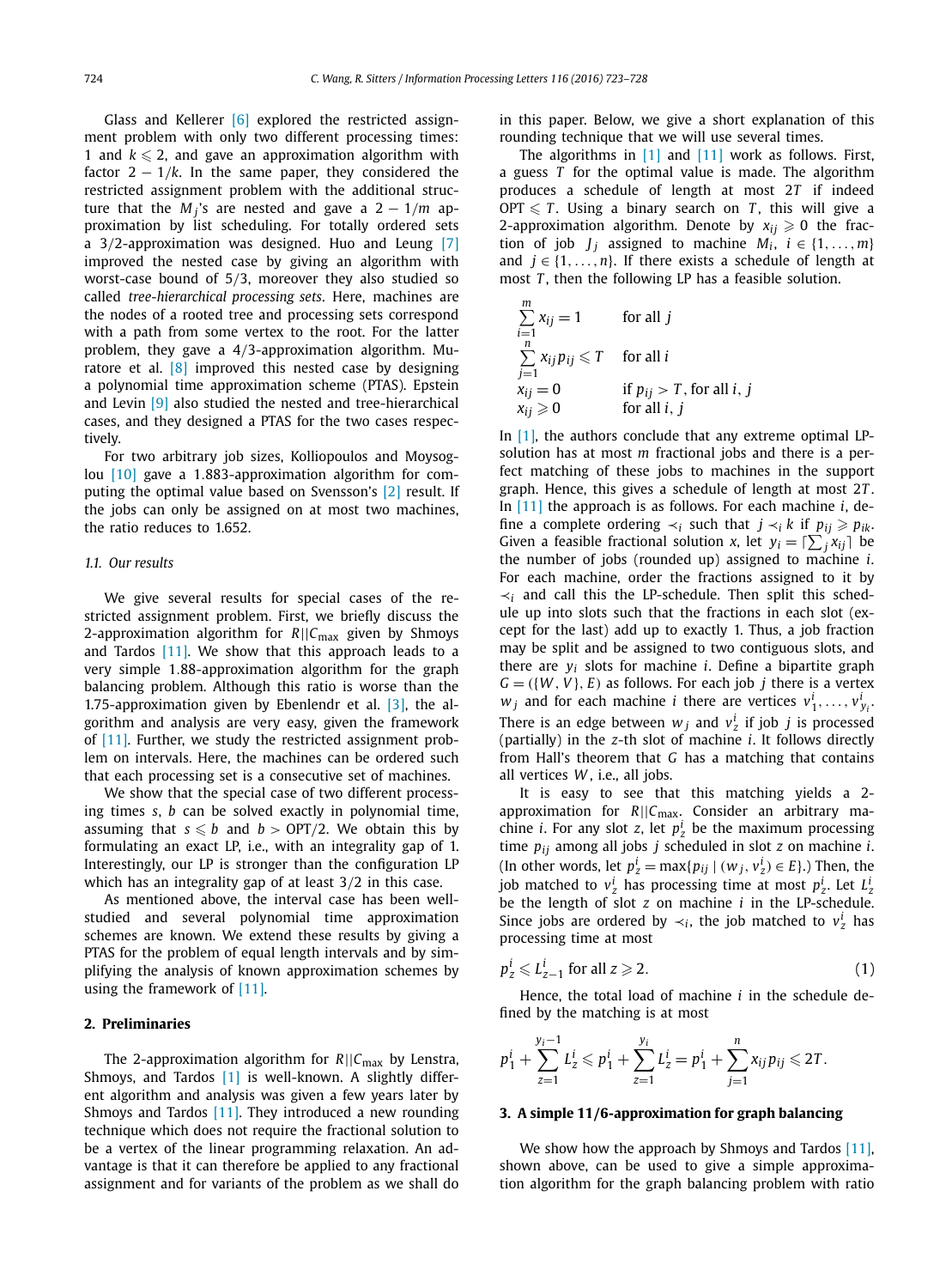<span id="page-2-0"></span>strictly less than 2. Our ratio is larger than the 1*.*75 given by Ebenlendr et al. [\[3\]](#page-5-0) but our algorithm and analysis are extremely easy, given the rounding technique of the previous section.

Without loss of generality we assume that the optimal makespan is 1 and is known to the algorithm, i.e., the target value is  $T = 1$ . Let *B* be the set of *big* jobs, which are the jobs with processing time  $p_j > 1/2$ . Then, each machine can contain at most one big job in the optimal schedule. The following set of linear constraints is equal to (LP3) in [\[3\].](#page-5-0) Instead of using the graph notation from that paper we define  $M_i$  to be the set of machines on which  $j$ can be processed and assume  $|M_j| \in \{1, 2\}$  for all jobs *j*.

$$
\text{(LP)} \quad \sum_{i \in M_j} x_{ij} = 1, \quad \text{ for all jobs } j \tag{2}
$$

$$
\sum_{j} x_{ij} p_j \leq 1, \text{ for all machines } i \tag{3}
$$

 $\sum$ *j*∈*B*  $x_{ij} \leqslant 1$ , for all machines *i* (4)

 $x_{ij} = 0$ , for all  $i \notin M_j$  (5)

$$
x_{ij} \geqslant 0, \qquad \text{for all } i, j. \tag{6}
$$

# **Graph Balancing Algorithm**  $(0.5 < \beta < 1)$

- Step 1. Find a feasible solution for (LP);
- Step 2. If *j* is a big job and  $x_{ij} \ge \beta$ , then assign *j* to *i*;
- Step 3. For the remaining jobs, find a perfect matching following the approach of Section [2.](#page-1-0)

**Theorem 1.** *The algorithm above (with*  $\beta = 2/3$ *) gives an* 11*/*6 ≈ 1*.*833*-approximation for the graph balancing problem.*

**Proof.** In Step 2, at most one big job is assigned to any machine. Further, if a big job is assigned to *i* in Step 2, then any other big job *j* with  $x_{ij} > 0$  must satisfy  $x_{ij} \leqslant$  $1 - \beta$  and  $x_{i'j} \geq \beta$  for some other machine *i'* (since it can only be scheduled on two machines) and it will be assigned to *i'* in Step 2. Hence, after Step 2, any machine *i* either contains no fractional big job and at most one complete big job (call this Case 1) or it has at least one fractional big job and no complete big job and any fractional big job *j* on it satisfies  $x_{ij} > 1 - \beta$  (Case 2).

**Case 1.** Assume big job *j* is assigned to machine *i* in Step 2. This causes the load to increase by at most  $(1 - \beta)p_{ii} \leq$  $1 - \beta$ . The matching procedure of Step 3 adds at most the largest value *pij* among the fractional jobs. Since all remaining fractional jobs on *i* are small, the increase due to Step 3 is at most 0.5. Therefore, the total load of *i* is at most  $1 + (1 - \beta) + 0.5 = 2.5 - \beta$ .

**Case 2.** Following the notation of Section [2,](#page-1-0) let  $p_1^i$  and  $p_2^i$ be the largest processing time in slot 1 and 2 on machine *i*. Then,  $p_1^i \leqslant 1$  and, by constraint (4),  $p_2^i \leqslant 0.5$ . Further, by the conditions of Case 2, the largest job in slot 1 is a big job *j* with  $x_{ij} > 1 - \beta$ . Hence,  $L_1^i \geqslant (1 - \beta)p_1^i + \beta p_2^i$ . The load  $\hat{L}^i$  of machine *i* after Step 3 satisfies

$$
\hat{L}^i \leqslant p_1^i + p_2^i + \sum_{z=2}^{y_i-1} L_z^i
$$
\n
$$
\leqslant p_1^i + p_2^i + 1 - L_1^i
$$
\n
$$
\leqslant p_1^i + p_2^i + 1 - (1 - \beta)p_1^i - \beta p_2^i
$$
\n
$$
= 1 + \beta p_1^i + (1 - \beta)p_2^i
$$
\n
$$
\leqslant 1 + \beta + (1 - \beta)/2
$$
\n
$$
= 3/2 + \beta/2.
$$

Combining both cases, we see that for  $\beta = 2/3$ , the total load of machine *i* is at most

 $max{2.5 - \beta, 1.5 + \beta/2} = 11/6.$ 

# **4. Restricted assignment on intervals**

The restricted assignment problem on intervals has been discussed in several papers, [\[7–9,12\].](#page-5-0) Here, each processing set forms a consecutive set of machines. These papers only considered the versions with nested, laminar, or tree-hierarchical processing sets. For arbitrary intervals, no better approximation factor than 2 is known. In this section, we show how to solve the interval problem for general intervals if there are only two different processing times  $s \leq b$  and for which OPT  $< 2b$ . Although this is also a rather restricted version, it holds for general intervals and can not be solved easily by dynamic programming as holds for the previously considered versions. Also, note that the general restricted assignment problem with processing times  $\{\epsilon, 1\}$  and OPT = 1 is non-trivial and 2 is the best approximation ratio known. (Approximating just the optimal value can be done within a factor 5/3 in this case, as was shown by Svensson  $[2]$ .) Our algorithm solves an LP solely for the big jobs, where the constraints are implied by the small jobs. We show that an integral solution can be found in polynomial time. Then, the small jobs are added in a greedy way. Further, we give in Section [4.2](#page-3-0) an easy dynamic programming approach for the case of equal length intervals, a special case not yet considered in the literature.

# *4.1. Intervals and two processing times*

We assume here that an instance only consists of *small jobs* with processing time  $p_j = s$  and *big jobs* with processing time  $p_i = b \geq s$ . If the optimal value *T* is at least 2*b*, then we immediately get a 3*/*2-approximation using the original 2-approximation for *R*||*C*max. Interestingly, the problem can be solved exactly in polynomial time if OPT *<* 2*b*.

**Theorem 2.** *The restricted assignment problem on intervals and with processing times*  $p_j \in \{s, b\}$   $(s \leqslant b)$  *can be solved exactly in polynomial time if OPT <* 2*b.*

As before, we assume w.l.o.g. that the optimal value is guessed correctly and that  $OPT = 1$ . For integers  $i \leq i'$ , let  $[i, i']$  be the set  $\{i, \ldots, i'\}$ . We compute an upper bound  $U(i, i')$  on the number of big jobs that can be scheduled on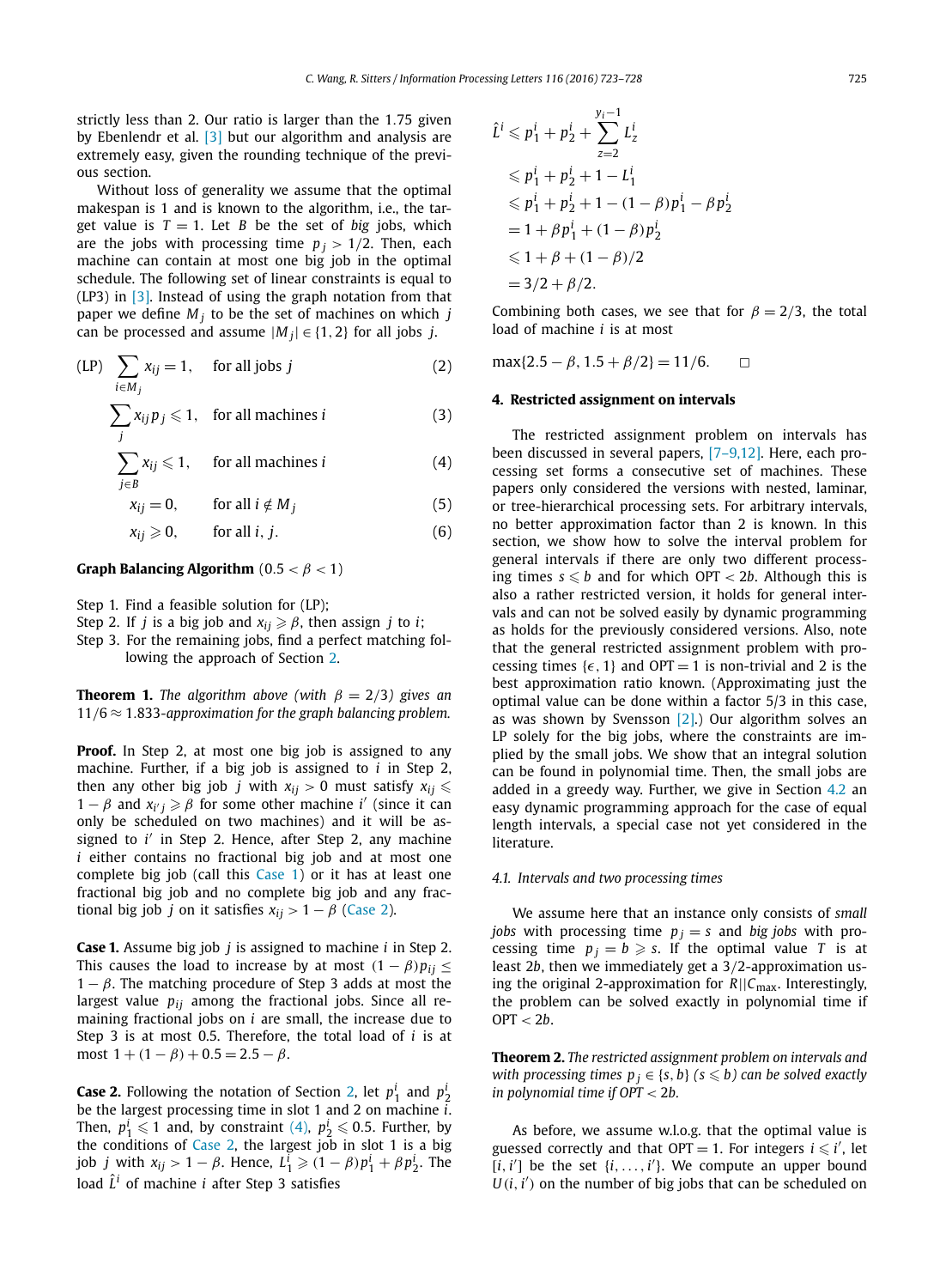<span id="page-3-0"></span>the machine set  $[i, i']$ , for each such interval  $[i, i']$ . Denote the interval of job *j* by  $M_j = [l_j, r_j]$ . Let  $S(i, i')$  be the set of small jobs *j* for which  $M_j \subseteq [i, i']$ . Now, an easy upper bound on the number of big jobs that can be scheduled in the interval  $[i, i']$  is  $\left| \frac{(i' - i + 1 - s |S(i, i'))}{b} \right|$ . However, this bound turns out to be not strong enough. To improve this, note that any machine either contains one big job or none. In both cases, we know the number of small jobs that can be added to the machine. Define  $k_0$  and  $k_1$  as the number of small jobs that can be scheduled on a machine if there is, respectively, no or one big job. Then  $k_0 = \lfloor 1/s \rfloor$ and  $k_1 = \lfloor (1-b)/s \rfloor$ . Now let  $U(i, i')$  be the maximum number of big jobs that can be scheduled within the in $t$ erval  $[i, i']$  such that the remaining capacity is enough to add all jobs from  $S(i, i')$ , assuming that each of these small jobs can be scheduled on any of the machines in [*i*, *i'*]. This upper bound can easily be computed: Denote  $S = |S(i, i')|$  and  $I = i' - i + 1$ . Then  $U(i, i')$  is the maximum value  $z \in \{0, 1, ..., l\}$  such that  $zk_1 + (I - z)k_0 \geq S$ .

This leads to the following linear program, exclusively for the big jobs. Here,  $x_{ij}$  is the fraction of  $j \in B$  done on machine *i*.

$$
\begin{aligned}\n\text{(LP-B)} \quad & \sum_{k \in [i,i']} \sum_{j \in B} x_{kj} \le U(i,i') \quad 1 \le i \le i' \le m \\
& \sum_{i \in M_j} x_{ij} = 1 \quad j \in B \\
& x_{ij} = 0 \quad i \notin M_j, \, j \in B \\
& x_{ij} \ge 0 \quad i \in M_j, \, j \in B.\n\end{aligned} \tag{7}
$$

Note that the inequalities  $\sum$  $\sum\limits_{j \in B} x_{ij} ≤ 1$  for all machines *i* are included by taking  $i = i'$  in the first constraints.

**Lemma 3.** *There is a feasible* 0*,* 1*-solution to (LP-B) and it can be found in polynomial time.*

**Proof.** Consider an arbitrary feasible solution *x* to (LP-B). For any  $l \in \{1, \ldots, |B|\}$ , let  $m(l)$  be the smallest machine index *i* for which  $\sum_{i=1}^{i}$  $\sum_{k=1}$   $\sum_{j \in E}$ *j*∈*B x*<sub>*kj*</sub>  $\geq$ *l***. Let** *N<sub>B</sub>* **= {***m***(1***),...,m***(|***B***|***)***}.** Note that all  $m(l)$  are different since  $\sum$  $\sum\limits_{j \in B} x_{ij}$  ≤ 1 for any ma-

chine *i*. Hence,  $|N_B| = |B|$ . We show that the big jobs *B* can be scheduled on the set of machines  $N_B$  and that any such assignment is feasible for (LP-B).

For any  $B' \subseteq B$ , let  $M(B') = \bigcup_{j \in B'} M_j$ . If  $M(B')$  is a consecutive set then by definition of  $N_B$ ,  $|M(B') \cap N_B|$   $\geq$  $\lfloor$   $\sum$  $k ∈ \overline{M(B')})$  $\sum$  $\sum_{j\in B} x_{kj}$   $\geqslant$   $\sum_{k\in M}$  (  $k ∈ \overline{M(B')}$  $\sum$  $\sum_{j \in B'} x_{kj} = |B'|$ . Hence,

$$
|M(B') \cap N_B| \geqslant |B'|.
$$
 (8)

If on the other hand,  $M(B')$  is the union of non-intersecting intervals, then (9) follows by considering the nonintersecting intervals of  $M(B')$  separately. By Hall's theorem, the big jobs can be assigned to  $N_B$ .

Now assume that we do assign the big jobs to  $N_B$ . Then, the number of big jobs assigned within an interval  $[i, i']$  is

$$
N_B \cap [i, i'] \leqslant \left\lceil \sum_{k \in [i, i']}\sum_{j \in B} x_{kj} \right\rceil \leqslant U(i, i'). \tag{9}
$$

The first inequality in  $(9)$  follows by definition of  $N_B$  and the second inequality follows from  $(7)$  and the fact that  $U(i, i')$  is integer. By (9), the rounded solution remains feasible for (LP-B).  $\Box$ 

**Lemma 4.** *Any integral solution of (LP-B) can be completed by adding the small jobs in a greedy way.*

**Proof.** Given an integral solution of (LP-B), the small jobs are scheduled on the machines in the order 1*,* 2*,...,m* as follows. For machine *i*, consider all yet unscheduled small jobs *j* for which  $i \in M_j$  and add these jobs in nondecreasing order of their right side  $r_i$  until the load of the machine becomes more than 1 − *s* or all small jobs *j* with  $i \in M_i$  are assigned.

Assume some small job *k* does not get scheduled this way. Then, any machine in the set  $[l_k, r_k]$  has the following two properties: (i) its load is more than 1 − *s* and (ii) it only contains small jobs *j* with  $r_j \leqslant r_k$ . Let  $i \leqslant l_k$  be the smallest machine index such that these two properties hold for all machines in [*i,rk*].

Assume *i >* 1 and consider an arbitrary job *j* scheduled in  $[i, r_k]$ . Since *j* was not scheduled on machine  $i - 1$  it follows from the order in which small jobs are scheduled that  $i \leq l_j$ . Hence, for any job  $j$  scheduled on a machine in  $[i, r_k]$ 

$$
i \leqslant l_j \leqslant r_j \leqslant r_k. \tag{10}
$$

Clearly,  $(10)$  holds as well for  $i = 1$ . We see that all small jobs scheduled on one of the machines in  $[i, r_k]$  are from  $S(i, r_k)$  but there is no space to add job *k* in. This violates constraint (7) for the interval  $[i, r_k]$ .  $\Box$ 

*Integrality gaps.* We showed that the integrality gap for our LP is 1 in this restricted version. One might also add the small jobs in the LP and get an LP for all jobs and still maintain an exact relaxation. However, as we showed, it is sufficient to consider big jobs only. Interestingly, the integrality gap of the configuration LP is at least 3*/*2 for this version as shown by the following example. (See  $\lceil 2 \rceil$  for a definition of the configuration LP.) There are 4 machines and 7 jobs. Jobs *a*, *b*, *c* have machine set [1*,* 2] and jobs *d*, *e*, *f* have machine set [3, 4]. All these have  $p_i = 1$ . The last job *g* has set [1*,* 4] and processing time 2. For the configuration LP solution, take  $x_1(a, b) = x_1(b, c) = x_1(c, a) = 1/4$ and  $x_1(g) = 1/4$ . On machine 2, take  $x_2(a, b) = x_2(b, c)$  $x_2(c, a) = 1/4$  and  $x_2(g) = 1/4$ . Do the same for machines 3 and 4. The LP-value is 2 while the optimal makespan is 3.

# *4.2. A PTAS for intervals of equal length*

A PTAS for laminar set systems was given by Muratore et al.  $[8]$  and Epstein and Levin  $[9]$ . For laminar sets we have that for any two sets  $M_j$ ,  $M_k$ , either  $M_j \subseteq M_k$ , *M*<sub>*i*</sub> ⊇ *M*<sub>*k*</sub> or *M*<sub>*i*</sub> ∩ *M*<sub>*k*</sub> =  $\emptyset$ . It is easy to see that laminar sets can be represented by a collection of intervals and it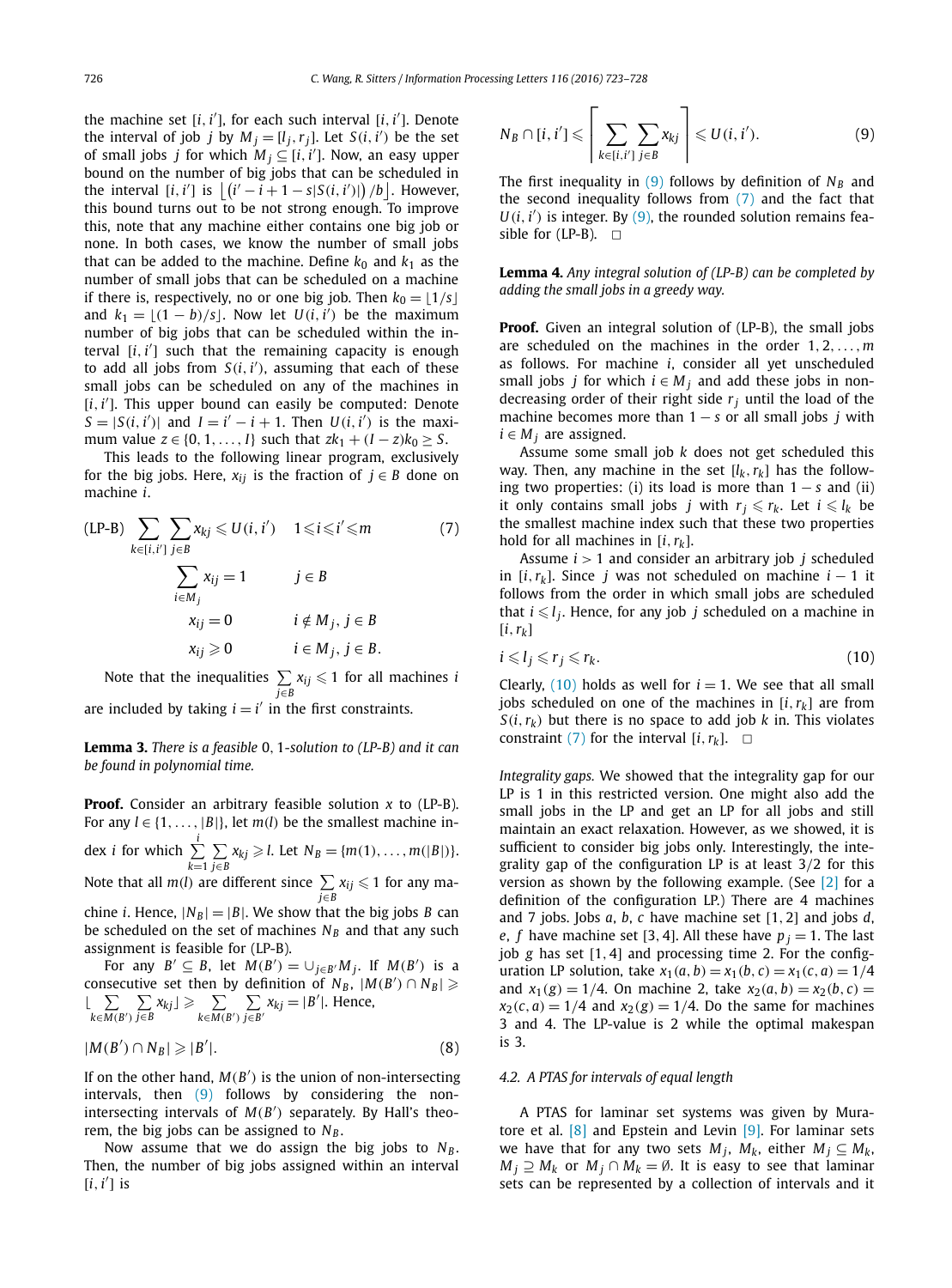<span id="page-4-0"></span>is therefore a special case of the interval problem. Here, we give a PTAS for another special case: that of equal length intervals. In fact, it holds for any instance where, for any two jobs *j*, *k*, the inequality  $l_j \leqslant l_k$  implies  $r_j \leqslant r_k$ . Our PTAS uses similar ideas as has been used for laminar sets, such as partitioning jobs in small and large jobs. However, for scheduling the small jobs we do not construct a separate greedy procedure (as in  $[8]$  and  $[9]$ ) but simply refer to the general 2-approximation for *R*||*C*max as described in Section [2.](#page-1-0) We note that this idea applies to laminar set systems as well and gives a simplification over the analysis in [\[8\]](#page-5-0) and [\[9\].](#page-5-0)

# *4.2.1. The dynamic program*

Let *K* be the number of different job sizes. Jobs of the same size are said to be of the same *type*. Let  $n_k$ be the number of jobs of type  $k$  ( $k = 1, \ldots, K$ ). For any type  $k$  label the jobs by non-decreasing values  $r_i$ . Denote the jobs in this order by  $J_1^{(k)}, J_2^{(k)}, \ldots J_{n_k}^{(k)}$ . Polynomiality of the DP follows from the observation that there is an optimal schedule in which, for each type *k*, the jobs appear in order  $J_1^{(k)}, J_2^{(k)}, \ldots$  (If two jobs are in reversed order they can be swapped.) For every machine *i*, we define vectors  $(b_1, b_2, \ldots, b_k)$  to record the number of jobs from each type assigned to machines 1*,* 2*,...,i*. Say  $F_i(b_1, b_2, \ldots, b_K) = 1$  if it is feasible to schedule the jobs  $\cup_k\{J_1^{(k)},\ldots,J_{b_k}^{(k)}\}$  within a makespan of  $T$  on the first  $i$  machines and let it be 0 otherwise. Define  $F_0(0, \ldots, 0) = 1$ . Then  $F_i(b_1, b_2, \ldots, b_K) = 1$  if and only if there are numbers  $a_k \leq b_k$  ( $k = 1...K$ ) such that

- $F_{i-1}(a_1, a_2, \ldots, a_K) = 1.$
- For each *k*, all jobs  $J_{a_k+1}^{(k)}, \ldots, J_{b_k}^{(k)}$  contain *i* in their interval.
- The total length of the jobs in  *k*  $\{J_{a_k+1}^{(k)}, \ldots, J_{b_k}^{(k)}\}$  is at most *T* .

A feasible schedule exists if and only if  $F_m(n_1, ..., n_K) = 1$ . The size of the DP table is  $O(mn^K)$  and the computation of each value takes  $O(n^K)$  time.

# *4.2.2. Rounding the instance*

Let  $T = 1$  be the target value and assume that  $OPT \leqslant 1$ (hence,  $p_j \leqslant 1$  for all *j*). Let  $1/\epsilon$  be a large positive integer. Call a job *j* big if  $p_j > \epsilon$  and call it *small* otherwise. Round the processing time of every big job down to  $p'_j = \lfloor \frac{p_j}{\epsilon^2} \rfloor \epsilon^2$ .<br>Consequently, the number of different processing times of the rounded big jobs is at most  $1/\epsilon^2$ . For every small job, round its processing time down to  $p'_j = \left| \frac{np_j}{\epsilon} \right| \frac{\epsilon}{n}$ . Next, split each rounded small job into  $\lfloor \frac{np_j}{\epsilon} \rfloor$  tiny jobs with pro-<br>cessing time  $\frac{\epsilon}{n}$  for each of them. The intervals for these tiny jobs are unchanged. So in the rounded instance, we only have the rounded big jobs and the tiny jobs of fixed size  $\frac{\epsilon}{n}$ . The total number of job sizes is  $K = O(1/\epsilon^2)$ . If OPT  $\leqslant$  1, then there is feasible schedule of length at most 1 for the rounded instance as well. We can use the DP to find an optimal solution for the rounded instance in polynomial time.

**Theorem 5.** *Given an optimal schedule for the rounded instance, we can find a schedule for the original instance with*  $m$ akespan  $C_{max} \leqslant 1 + 4\epsilon$ .

**Proof.** We keep the assignment of the big jobs the same as in the optimal schedule for the rounded instance as given by the DP. The rounded processing time of a big job is at least  $\lfloor \frac{\epsilon}{\epsilon^2} \rfloor \epsilon^2 > \epsilon - \epsilon^2 > \epsilon/2$  for small enough  $\epsilon$ , e.g.  $\epsilon < 1/2$ . Consequently, there are at most  $2/\epsilon$  big jobs on a machine giving a total rounding error due to big jobs of at most  $2/\epsilon \cdot \epsilon^2 = 2\epsilon$ . Note that the DP gives us an assignment for the tiny jobs which can be seen as a fractional assignment for the rounded small jobs. We apply the matching procedure of Section [2](#page-1-0) to these fractions. This procedure gives an integer assignment for the rounded small jobs with an increase in the makespan of at most the length of one rounded small job, which is less than  $\epsilon$ . Finally, rounding up the processing time of the small jobs gives an additional increase of at most  $n \cdot \frac{\epsilon}{n} = \epsilon$ . Hence, the total increase in the makespan is at most  $4\epsilon$ .  $\Box$ 

# **5. Some open problems**

The main subject of our research has been the restricted assignment problem on intervals. The problem turned out to be much harder than expected and it is not clear if a PTAS exists. Even for the restricted version described under Problem 1, no better approximation than the general 2-approximation for *R*||*C*max is known.

**Problem 1.** Give an approximation ratio better than 2 for the restricted assignment problem with interval processing sets. Even for the problem in which all intervals share one machine nothing better is known. We conjecture that a 3*/*2-approximation is possible.

**Problem 2.** Find an approximation ratio better than 2 for the restricted assignment problem with processing sets of size at most 3.

**Problem 3.** What is the complexity of the interval problem with only two processing times *s*, *b* (as in Section [4.1\)](#page-2-0) and OPT  $\geq 2b$ ? For the very special case that OPT =  $2b = 3a$ and small jobs can go to any machine, we can solve the problem by a similar technique as in Section [4.1.](#page-2-0) To see this, note that in the optimal solution, a machine can hold two big jobs or three small jobs. If there is only one big job on a machine, then only one more small job can be scheduled in the space left. If there are two big jobs or three small jobs on a machine, then the machine gets fully occupied. So the problem is equivalent to finding the maximal number of paired big jobs.

#### **References**

- [1] J. Lenstra, D. Shmoys, E. Tardos, [Approximation](http://refhub.elsevier.com/S0020-0190(16)30091-6/bib4C656E73747261s1) algorithms for [scheduling](http://refhub.elsevier.com/S0020-0190(16)30091-6/bib4C656E73747261s1) unrelated parallel machines, Math. Program. 46 (1–3) (1990) [259–271.](http://refhub.elsevier.com/S0020-0190(16)30091-6/bib4C656E73747261s1)
- [2] O. Svensson, Santa Claus schedules jobs on unrelated [machines,](http://refhub.elsevier.com/S0020-0190(16)30091-6/bib5376656E73736F6Es1) in: STOC 2011 [Proceedings](http://refhub.elsevier.com/S0020-0190(16)30091-6/bib5376656E73736F6Es1) of the 43rd Annual ACM Symposium on Theory of Computing, 2011, [pp. 617–626.](http://refhub.elsevier.com/S0020-0190(16)30091-6/bib5376656E73736F6Es1)